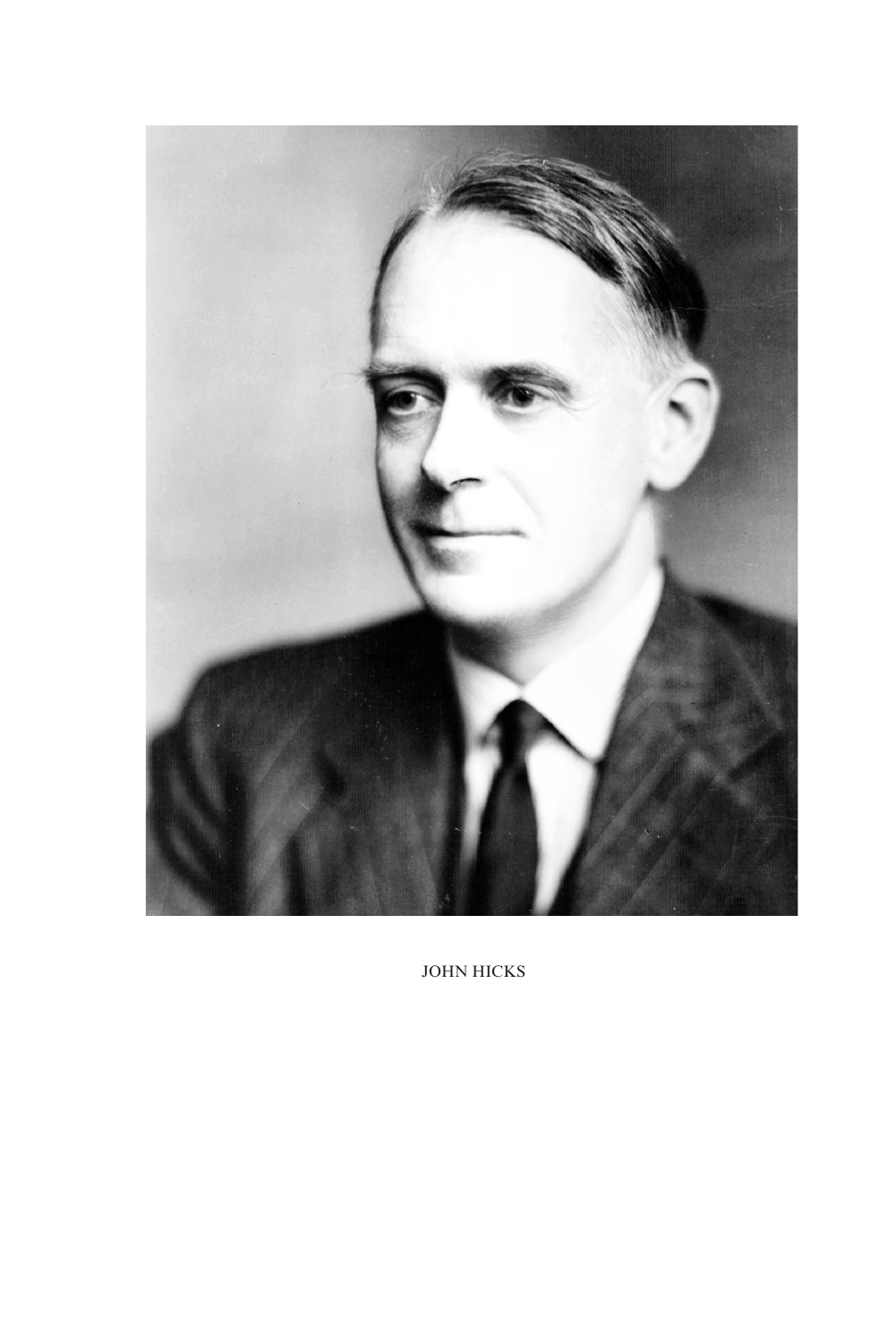## John Richard Hicks 1904–1989

John Hicks was for many years, from the 1930s, a major figure in the development of economics. He was a prolific writer and the first British economist to be awarded a Nobel Prize, in 1972.<sup>1</sup> His contributions covered an unusually broad range of economic problems, to an extent that must seem staggering to modern academics who are encouraged, indeed forced, to plough a much narrower furrow. And while his work often involved highly technical material, he wrote in a style that attracted a wide audience at a time when most economists did not have his mathematical training.2

The period when Hicks came to maturity as an economist—the 1930s—has been described as 'the years of high theory' which saw many new developments and innovations (following the deaths, mainly in the mid-1920s, of the major pioneers of neoclassical economics). Hicks was himself at the forefront of that change, which must have seemed extremely exciting to its participants. As Coase later remarked, 'what was done by the economists at LSE, principally by Robbins, Hayek and Hicks, was to play a leading role in what we can now see was an international

<sup>1</sup>He gave his Nobel Prize money to London School of Economics Library Appeal in 1973. Strictly it is the Sveriges Riksbank Prize in Economic Sciences in Memory of Alfred Nobel. <sup>2</sup> In later years Hicks's style became somewhat prolix as he took it for granted that his readers were interested in knowing every twist and turn in his own developing understanding of a subject. The present writer's experience of Hicks in discussion is largely from the magnificent graduate seminars on welfare economics held in Nuffield College, which were led by Max Corden. In response to a question, Hicks would take several different paths in turn, each time stopping mid-way with a long silence, until producing his final eloquent preferred response.

*Biographical Memoirs of Fellows of the British Academy*, XII, 215–231. © The British Academy 2013.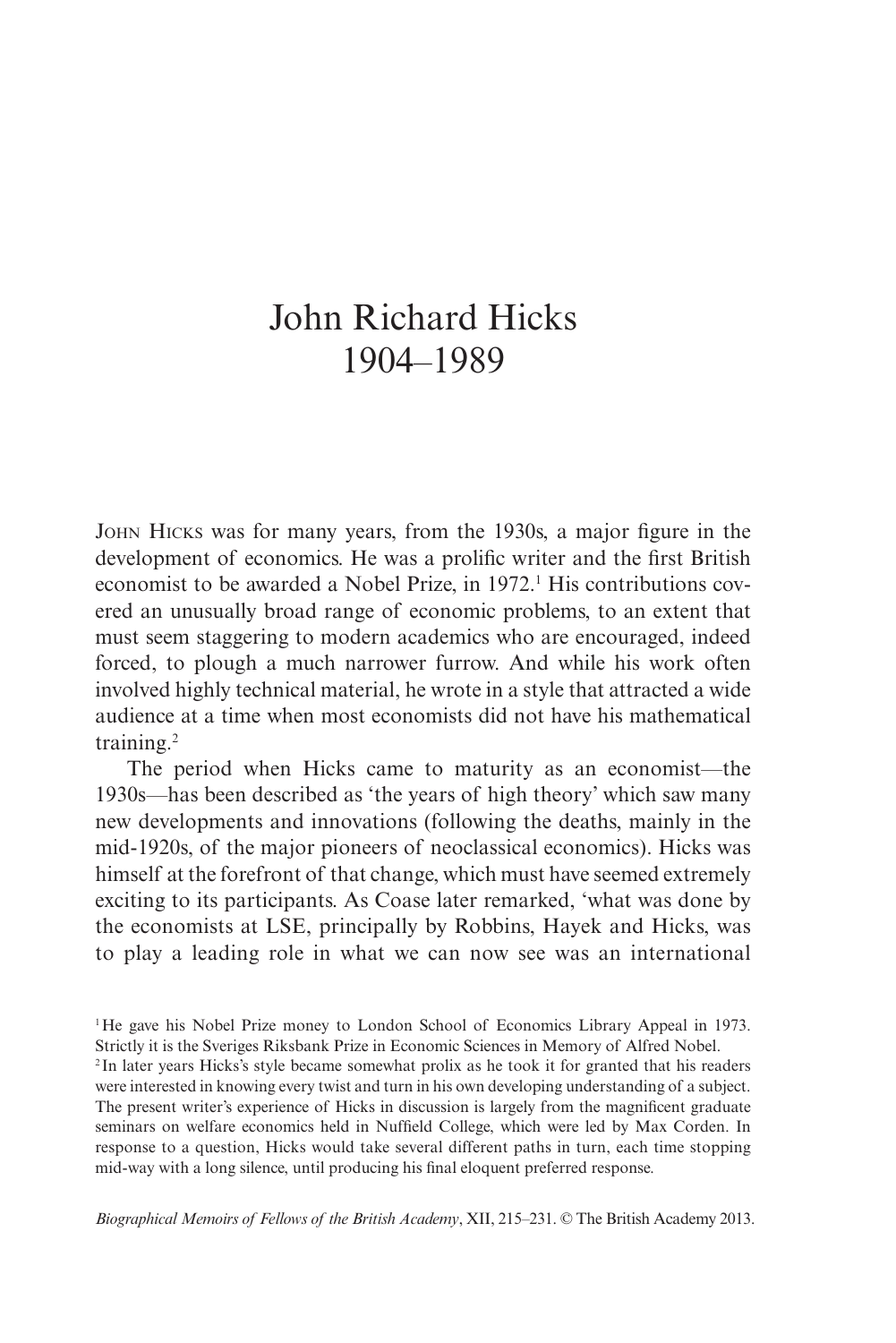movement which brought into being, for good or ill, the modern age in economics'.3

Hicks was not interested in making policy recommendations, which he stressed needed detailed factual knowledge, but was drawn to fundamental theoretical challenges. As Baumol has stressed, 'much of the Hicksian contribution resides not in the theorems that are derived but in the methods by which the results are reached, the logic and power of these methods and their transferability to other investigations ... much of his contribution lies in the paths he has opened up to others'. <sup>4</sup>

The basic outlines of a career dedicated to scholarship are easily sketched. His first teaching position was as an assistant, subsequently a lecturer, at the London School of Economics (LSE) from 1926 to 1935. He then, encouraged by Pigou, obtained a Fellowship at Gonville and Caius College in Cambridge, which he held until 1938 when he obtained his first Chair, at the University of Manchester. In 1946 he moved to a Fellowship at Nuffield College, Oxford. Finally, in 1952 he was appointed to the Drummond Chair of Political Economy at All Souls College, a position he held until taking early retirement in 1965, becoming a research fellow of All Souls College until 1971. He was also an honorary fellow of Linacre College. Hicks was knighted in 1964. He was active in retirement until his death. Indeed, a substantial proportion of his publications come from this time, working quietly at home in the country, in the Cotswold (Gloucestershire) village of Blockley, except for his numerous overseas journeys. In 1935 Hicks married Ursula Kathleen Webb, who (as R. C. O. Matthews in his *Oxford Dictionary of National Biography* entry states) 'protected him and organized their lives' during their fifty years of marriage.<sup>5</sup> Their life together

<sup>3</sup>From p. 214 of R. H. Coase, *Essays on Economics and Economists* (Chicago, 1994). Coase (p. 213) also alluded to a problem which evidently irritated some of Hicks's readers (including Samuelson) when he wrote that, 'The main new ideas came from America and the continent. Not that their provenance mattered. Ideas were quickly absorbed and they became the basis for further work without much regard for their source.'

<sup>4</sup>W. J. Baumol, 'John R. Hicks' [*sic*] contribution to economics', *The Swedish Journal of Economics*, 74 (1972), 503–27. For other reviews of Hicks's work see, for example, C. Bliss, 'Hicks, John Richard (1904–1989)', in S. N. Durlauf and L. E. Blume (eds.), *The New Palgrave Dictionary of Economics* (London, 2008); K. Puttaswamaiah (ed.), *John Hicks: his Contributions to Economic Theory and Application* (London, 2001); R. Scazzieri, A. Sen and S. Zamagni (eds.), *Markets, Money and Capital: Hicksian Economics for the Twenty-first Century* (Cambridge, 2008). A brief portrait is in J. N. Wolfe, *Value, Capital, and Growth: Papers in Honour of Sir John Hicks* (Edinburgh, 1968).

<sup>5</sup>R. C. O. Matthews, 'Hicks, Sir John Richard (1904–1989)' *Oxford Dictionary of National Biography*, Oxford University Press, 2004 <http://www.oxforddnb.com/view/article/40674>, accessed 18 April 2013. Valuable insights into their relationship and characters (as well as those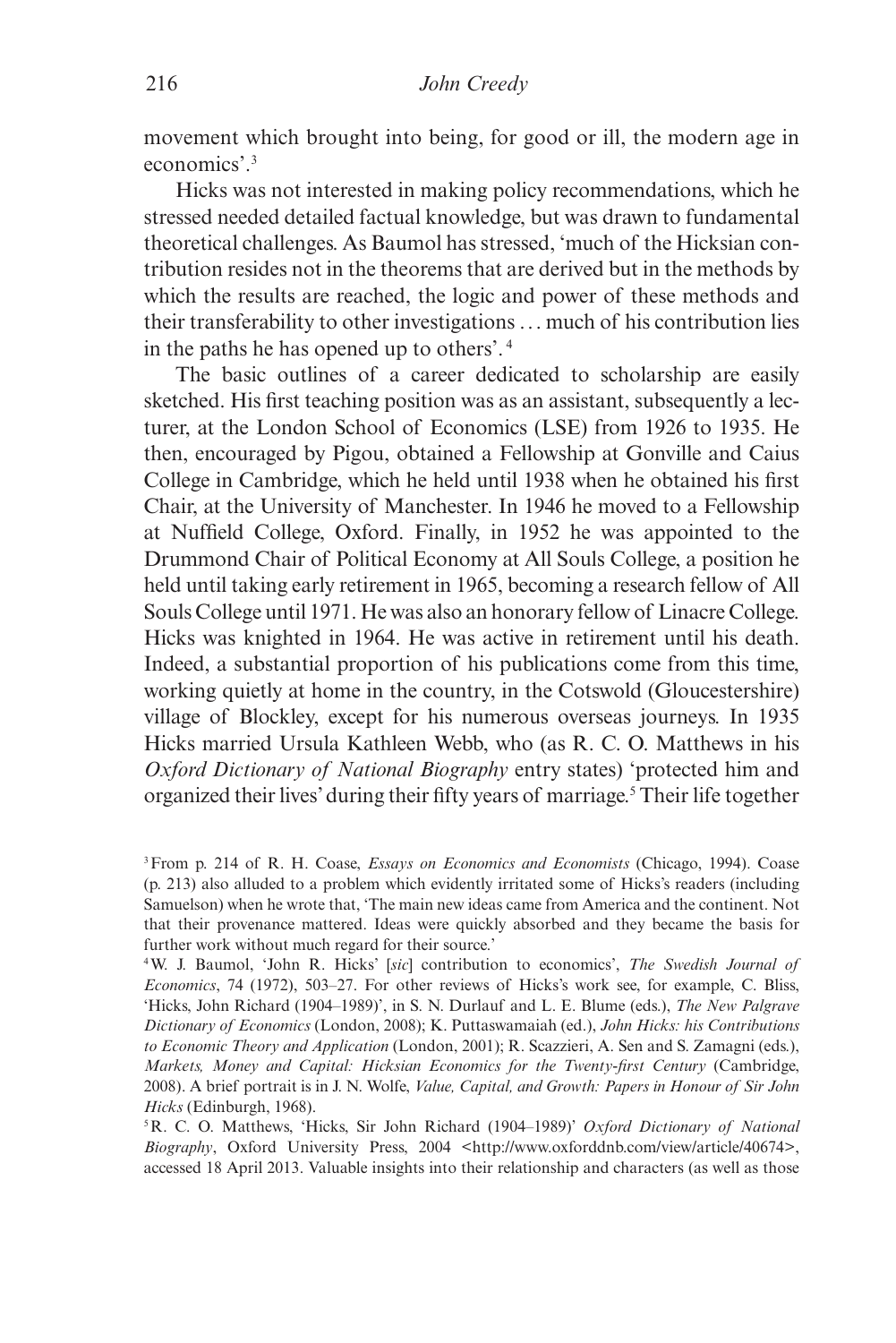may be described in terms of a partnership, resulting in a number of joint publications in addition to shared enthusiasms.6 He died at home on 20 May 1989.

A considerable amount is known about the evolution of John Hicks's economics. In a series of interviews, recollections and commentaries on reprints of his work, he was apparently eager to explain the genesis of his views and the way they changed over the years. Yet little has previously been known about his family background. Hicks himself published no information, except to state that he had a good general education, and only brief details are given by R. C. O. Matthews.<sup>7</sup> There is nevertheless much that is of interest in Hicks's background. It reveals information about how he made the decision to go to the London School of Economics and thus turn to serious study of economics, and how he earlier acquired a solid mathematics training. It also reveals influences on his long and deep interest in history.

Hicks was born in Leamington Spa on 8 April 1904.<sup>8</sup> His father, Edward Hicks (1878–1952), was born in St Columb in Cornwall and in 1903 married, in the Birmingham suburb of Kings Norton, Dorothy Catherine Stephens (1874–1925). On their marriage Edward became a Baptist, and John Hicks was brought up in that religion. By the time of the 1911 census, Edward and Dorothy were living in 17 Claremont Road, Leamington Spa, with John, his sister Phyllis Dorothy (then aged 5),<sup>9</sup> and

of a range of economists in London and Cambridge) can be obtained from the correspondence produced in the months before their marriage, when John was in Cambridge and Ursula remained in London. See M. C. Marcuzzo and E. Sanfilippo, with T. Hirai and T. Nishizawa, 'The letters between John Hicks and Ursula Webb September–December 1935', *Institute for Economic and Business Administration Research, University of Hyogo, Working Paper 207* (Hyogo, 2006). Unfortunately the University of Hyogo Library has refused to give permission for the letters to be published in book form.

<sup>6</sup>Ursula's career is briefly reviewed in the introduction to W. L. David (ed.), *Public Finance, Planning and Economic Development* (London, 1973). For further biographical information, see J. Creedy (ed.), 'Ursula Hicks: My Early Life (Up to the Age of 12)', *University of Melbourne Department of Economics Working Paper 1126* (Melbourne, 2011)*.* 

<sup>7</sup>Of later commentators, only O. F. Hamouda, *John R. Hicks: the Economist's Economist* (Oxford, 1993), gives some brief background information.

<sup>8</sup>The 1911 census gives the year of birth incorrectly as 1905. Some sources, including Hicks himself in his autobiographical notes written after the award of the Nobel Prize, give nearby Warwick as the place of birth. For further details of his parents and family background see, J. Creedy, 'John and Ursula Hicks'. *Melbourne University Department of Economics Research Paper 1123* (Melbourne, 2011).

<sup>9</sup>Phyllis later published *A Quest of Ladies: the Story of a Warwickshire School* (Birmingham, 1949). This is the story of the school established by the Byerley sisters, later mainly run by Maria and Frances, first in Warwick before moving in 1817 to Barford House, and finally moving in 1824 to Avonbank in Stratford-on-Avon. The Byerley sisters were children of Thomas Byerley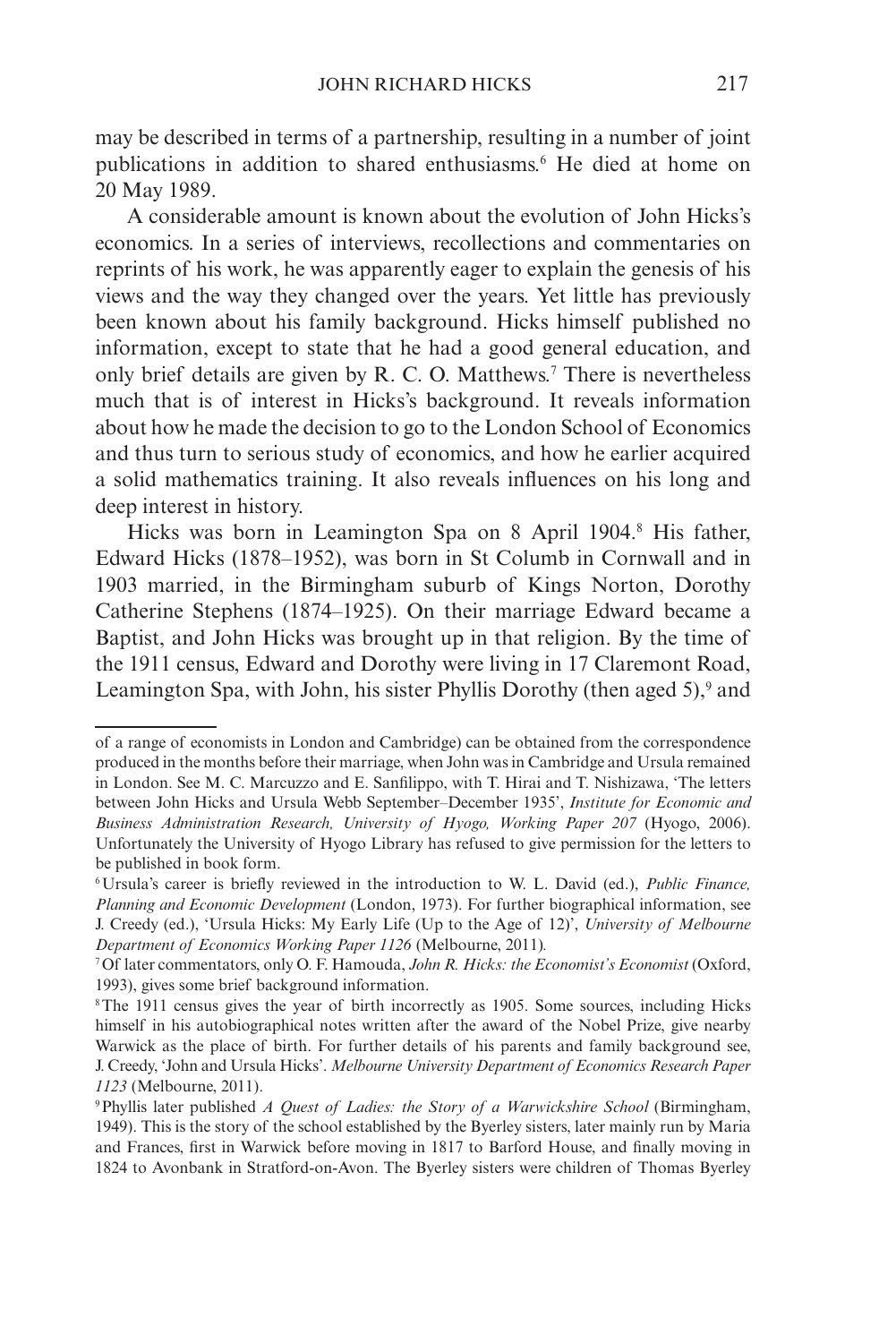Dorothy's mother (Catherine Stephens, then a widow aged 68).<sup>10</sup> Another sister, Mary, was born later in 1914. After beginning his journalistic career in 1885 with the *Warwick Advertiser*, in 1909 Edward became editor of the *Leamington Spa Courier*. It seems likely that he helped John obtain a job with the *Manchester Guardian* after completing his degree at Oxford, but this lasted only a matter of months and Matthews reports, not surprisingly, that it was 'not congenial'.

John's mother was born in Ecclesall Bierlow, which is part of Sheffield. She died in 1925, the year in which John Hicks took his final examinations in Oxford. In discussing his disappointing degree performance, the illness and death of his mother were never mentioned. A very important influence on John was his mother's eldest sister, Sophia Charlotte Winifred (1870–1944), who was known as Winifred.

The correspondence between John and Ursula Webb, dating from shortly before their marriage and edited by Marcuzzo and Sanfilippo,<sup>11</sup> makes it clear that he was very close to his Aunt Winifred. Indeed, John and Ursula's wedding reception in 1935 was held at 27 Pont Street in London, the home of Winifred.12 By that time Winifred was the widow of George Whale (1849–1925), whom she married in 1923.13 Following schooling in Provence (in a 'remote Cevennes community'14), she had a long and distinguished career as a translator, biographer, historian and editor. It is easy to imagine her broad interests and international sympathies affecting the young John Hicks.

Winifred's list of publications is too long to give here, but includes translations, biographies and histories. These display wide international sympathies, exemplified by her editing of *The Book of France*, published in 1915 'in aid of the French Parliamentary Committee's Fund for the Relief of the Invaded Departments'.15 The list of committee members

<sup>(1747–1810),</sup> a nephew of Josiah Wedgwood (and a partner after returning in 1775 from America, where he was a schoolteacher in New York). A famous pupil of the school was the great novelist, Elizabeth Gaskell.

<sup>10</sup>Also living in the house was a 'companion', Ethel Wilmer (aged 24), and a servant, Ellen Philpot (aged 17). The same address is given as the place of death of John's mother in 1925.

<sup>&</sup>lt;sup>11</sup> Marcuzzo and San Filippo, 'The letters between John Hicks and Ursula Webb'.

<sup>&</sup>lt;sup>12</sup>This is just south of Hyde Park, not far from the famous department store, Harrods.

<sup>&</sup>lt;sup>13</sup>At the time of George Whale's death in 1925, the address was given as 49 York Terrace, Regents Park.

<sup>14</sup>See her book, W. Whale, *The France I Know* (London, 1918), p. 4.

<sup>15</sup>W. Whale (ed.), *The Book of France* (London, 1915). Her introduction states that the aims are 'to raise money for French sufferers from German barbarity' and to forge 'a new link' between France and England.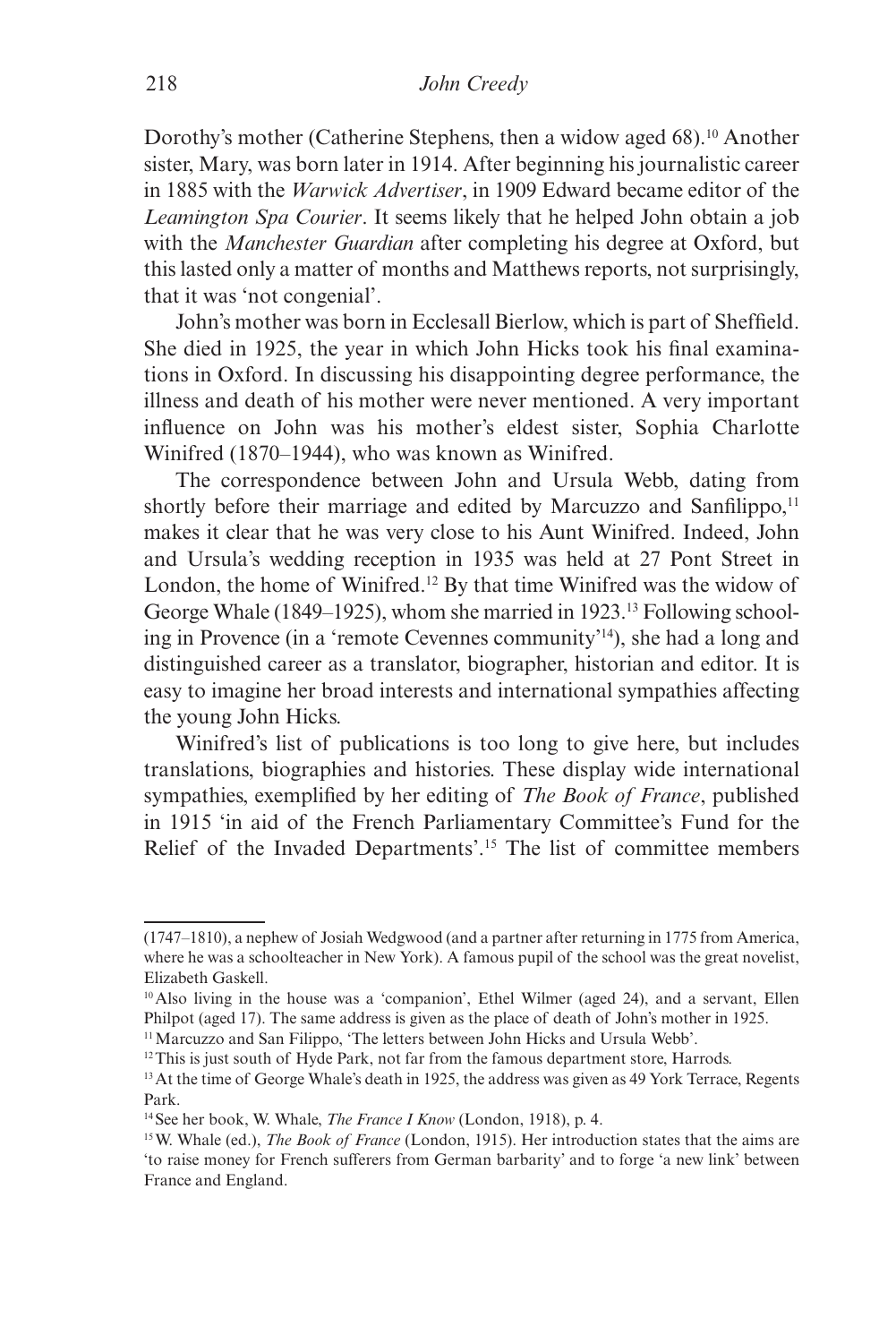makes interesting reading, and includes among others A. J. Balfour, Austen Chamberlain, Winston Churchill, Lady Randolph Churchill and novelists such as Thomas Hardy, Henry James, Rudyard Kipling and H. G. Wells, along with her future husband George Whale. Her love of France is expressed in her moving personal memoir, *The France I Know* (London, 1918).16

Winifred's range of contacts was clearly extremely wide. In addition to her publishing activities, she was a member (and secretary) of the English Committee which selected a short list of books for the Femina Vie Heureuse literary prize.<sup>17</sup> The committee members included, among others, the writers Rebecca West,18 Rosamond Lehmann and Kate O'Brien.

Winifred's husband George Whale also had a very wide range of friends.19 He had a highly successful career as a solicitor and was an eager book collector. A good indication of George's character and range of friends can be obtained from the book *George Whale 1849–1925* (London, 1926), jointly edited by Winifred with Edward Clodd and Clement King Shorter.<sup>20</sup> All the contributors to this volume mention Whale's sociability:<sup>21</sup> Winifred wrote that 'he early became a well-known figure in London literary circles. In his house on Shooter's Hill, later at Blackheath, and recently in Regent's Park, he delighted to gather friends far too numerous to mention' (p. 50). George Whale served as Mayor of Woolwich and was a

<sup>16</sup> In this book, she discusses 'seven visits to France in War-time: three in the winter, spring, and summer of 1915, two in 1916, one in the autumn of 1917 and one in the spring of 1918' (Whale, *The France I Know*, p. vii).

<sup>17</sup>The prize was named from the titles of two French magazines, *Femina* and *La Vie Heureuse*, whose publishers in 1904 established an annual prize for a French work of fiction, chosen by a committee of literary women. This was extended in 1919 to English works, and the English Committee submitted a short-list of three works to the French Committee, which decided the winner. The prize continued until 1939.

<sup>18</sup>H. G. Wells has already been mentioned in connection with Winifred Whale's *The Book of France*, and is discussed further below. It is well known that one of Wells's many affairs was with Rebecca West, who bore their son.

<sup>19</sup>George Whale had earlier married, in 1874, Matilda Mary Ann Lawson (1850–1922). They had three children, Matilda Winifred (born in 1875), George Harold Lawson (1876–1944) and Dorothy Lawson (born 1880). G. H. L. Whale was educated at Bradfield College, Jesus College Cambridge and St Bartholomew's Hospital, becoming an eminent surgeon for diseases of the ear, nose and throat, on which he published several books.

 $20$ On p. 48 Winifred writes that 'By the time he was twenty-three, his library numbered one thousand volumes; at the time of his death, sixty thousand'. It is not known what became of this library.

<sup>21</sup>When writing his book, *The Pretty Lady* (London, 1918), Arnold Bennett consulted George Whale. He wrote in his journal: 'Dined with George Whale at the N.L.C. [National Liberal Club] and in his great ugly sitting room took what I wanted from his large collection of notes on war superstitions for my novel. His notes were extremely interesting.'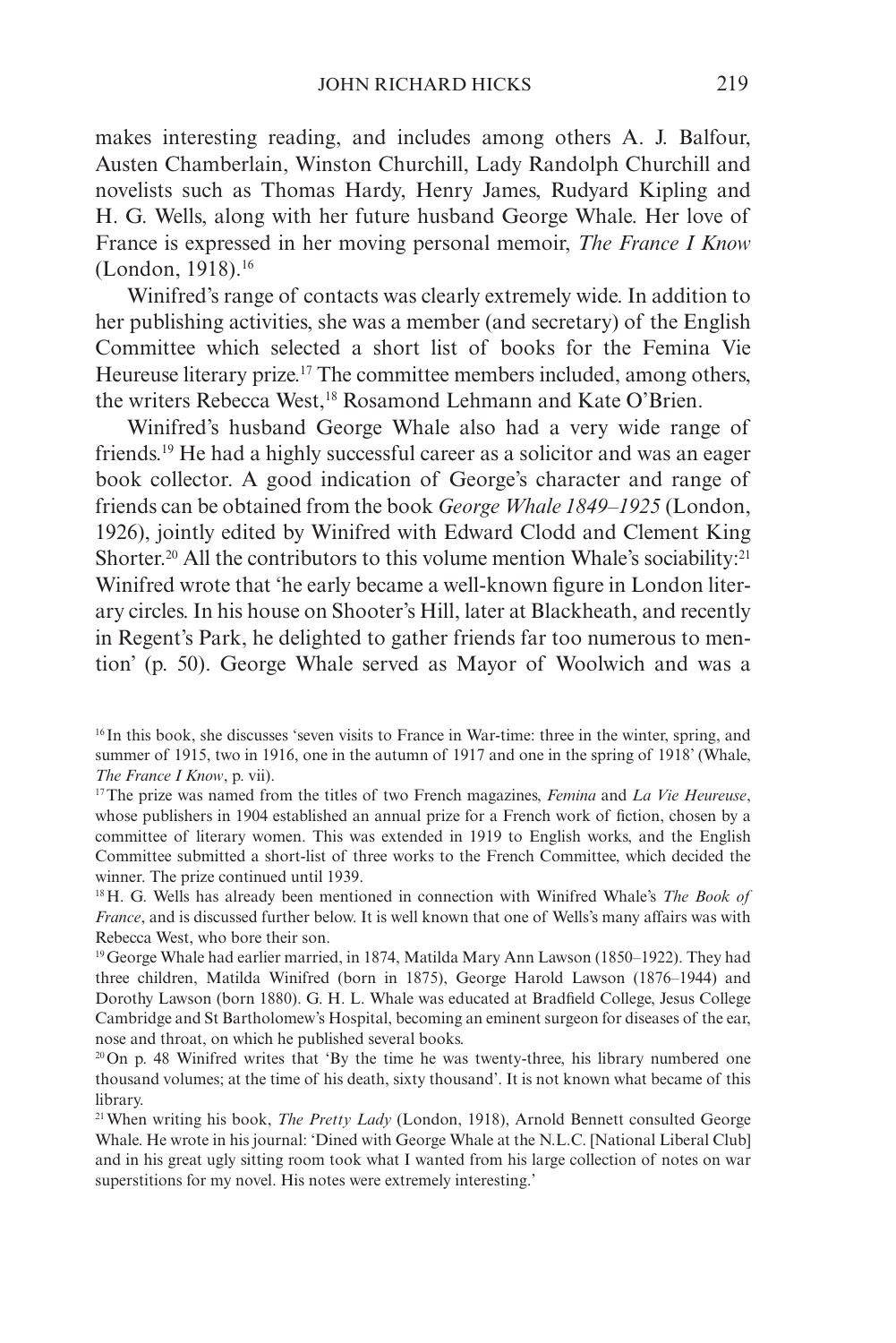founder member of the Omar Khayyam and Pepys Clubs.<sup>22</sup> He was Chairman (1922–5) of the Rationalist Press Association, which began in 1899 with the aim of publishing literature that was too anti-religious to be handled by mainstream publishers.<sup>23</sup> George died suddenly of a heart attack while drawing a meeting of the Association to its close.

In his *Oxford Dictionary of National Biography* entry on John Hicks, Matthews states that 'there was a connection with the political scientist Graham Wallas', but the nature of the connection is not explained. John made only one reference to Wallas, and that was in his 1973 paper on 'Recollections and documents' (written shortly before the announcement of his Nobel Prize).<sup>24</sup> He wrote in the first footnote that  $\dot{\mathbf{I}}$  turned to economics after I had taken my degree, through a fortunate contact I had with Graham Wallas, and through him with LSE.' It is perhaps surprising that such an important event was mentioned only once and in such a 'low key' way.

Wallas (1858–1932) was one of the four founders of the LSE, where he was lecturer (1895–1914) and then Professor of Political Science (1914–23). In the present context an important point is that Wallas was President of the Rationalist Press Association, of which, as mentioned above, George Whale was Chairman. He frequently gave lectures to the Association. Hence Wallas and Whale obviously knew each other and worked together in the Association, and it is therefore most likely that John Hicks's crucial meeting with Wallas arose from the George Whale connection.<sup>25</sup>

In addition, a further indirect link may be mentioned. Wallas was for many years a friend and mentor of H. G. Wells,<sup>26</sup> who was a good friend of George Whale, as Wells himself makes clear in his contribution to *George Whale 1849–1925*. He writes that, 'I was delighted to go and dine with

<sup>26</sup>On the close relationship between Wells and Wallas, see W. F. Stone and D. C. Smith, 'Human nature in politics: Graham Wallas and the Fabians', *Political Psychology*, 4 (1983), 693–712.

<sup>22</sup>The Omar Khayyam Club was started, at a dinner at Pagani's Restaurant on 13 September 1892, by Frederic Hudson, Clement Shorter and George Whale. The Pepys club was formed following a dinner at the Garrick Club on 26 May 1903, by George Whale, Sir Frederick Bridge, Sir D'Arcy Power and Henry Wheatley (editor of the third edition of Pepys's diary).

<sup>23</sup> It began as the Propagandist Press Committee in 1890, started by Charles Watts and George Jacob Holyoake. In 2002 the name was again changed to The Rationalist Association.

<sup>24</sup> J. Hicks, 'Recollections and documents', *Economica*, 40 (1973), 2–11. This was an issue devoted to papers presented at a 1972 conference convened at Merton College to honour John.

<sup>25</sup>Hamouda, *John R. Hicks*, p. 7, mentions briefly that, 'Graham Wallace [*sic*] ... to whom Hicks had been introduced by his Aunt Winifred in her home in London, urged Hicks to read economics.' However, as suggested above, it seems clear that the association between Winifred and Wallas arose through George Whale.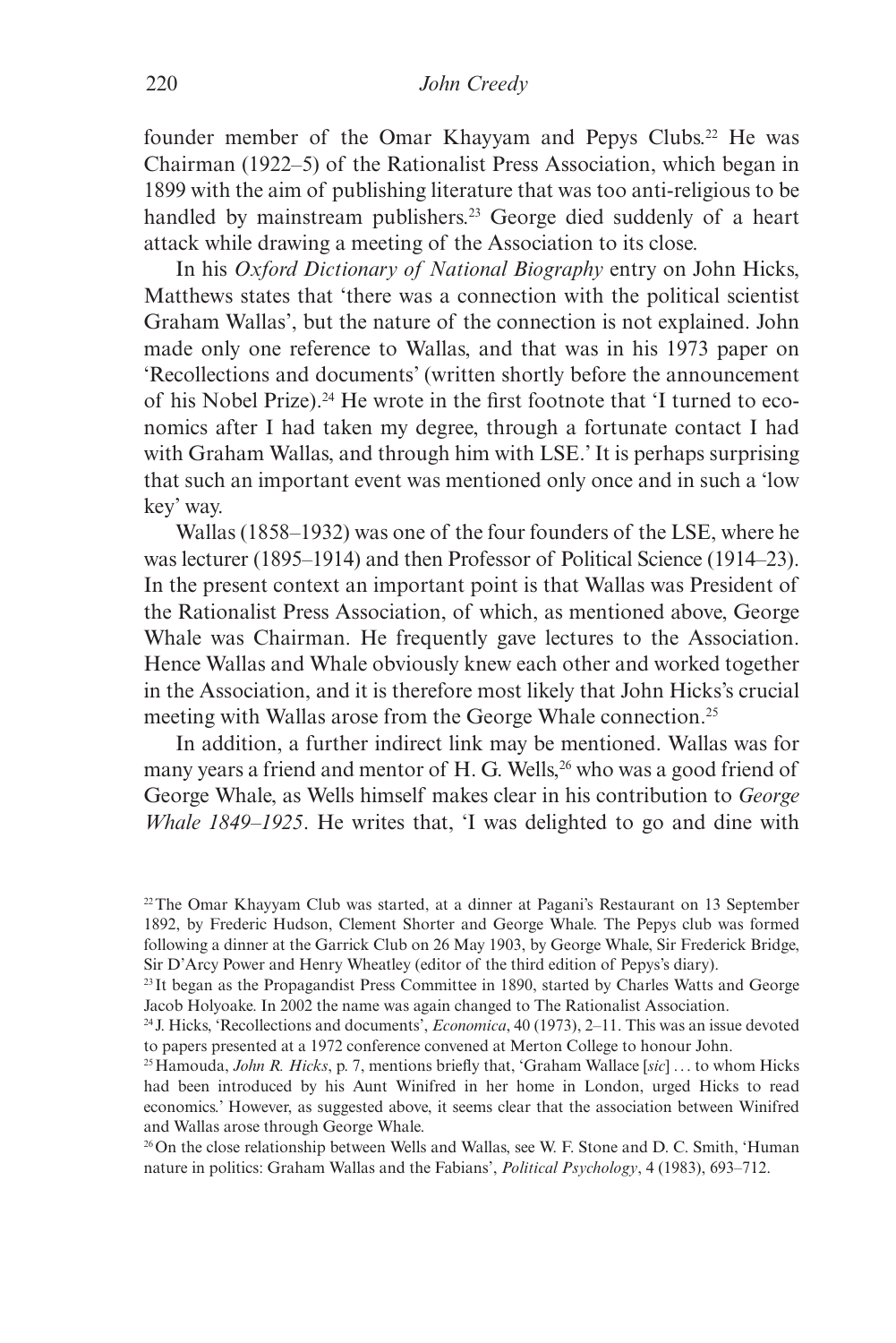Whale in that happy home in Regent's Park whither he went after his second marriage ... It was a very graceful, pleasant, bookish home' (p. 45).

Hicks's appointment to the LSE therefore owes much to his family connection. His education is also of interest, and on this subject Hicks simply mentions that he had a very good general schooling. Matthews states only that he 'received much stimulus from the head of his preparatory school, Grey Friars [*sic*], near Leamington Spa—more stimulus, probably, than he received from his public school, Clifton College'.

After early tuition from his parents at home, John was sent to Warwick School between the ages of 9 and 11, and then to Greyfriars for the next two years, where he became a favourite of the headmaster. Alfred Beaven.<sup>27</sup> Beaven had been a student at Exeter and then Pembroke College, Oxford. Before being headmaster at Greyfriars he was an assistant master at King's School Bruton in 1871, and then a master at Worcester Cathedral School 1872–4, before becoming headmaster of Preston Grammar School in 1874. At Preston he appears to have acquired a reputation for producing excellent examination results with an 'extremely rigorous' regime. But a dwindling number of students seems to have led to his resignation in 1898.

Beaven was a Fellow of the Royal Historical Society and displayed a taste for compiling various historical lists and biographies.<sup>28</sup> However, he must have attached considerable importance not only to historical studies but also to mathematics. He had five sons, all of whom had careers as mathematicians. One of them, Harold Castlereagh Beaven, went on to teach John mathematics at Clifton College. Another son, Alfred Disraeli Park Beaven, became senior maths master at Wakefield School.<sup>29</sup>

The hard work and rigorous training at Greyfriars clearly helped John to obtain a scholarship to Clifton College.30 This school had then, and continues to have, an outstanding academic reputation. At the time, it was most unusual in stressing training in sciences and mathematics. A number of its teachers had been top Cambridge Wranglers. The school can boast three Nobel prizewinners. In addition to John Hicks, there is John

<sup>27</sup>See Hamouda, *John R. Hicks*, p. 4, who reports that the move to Greyfriars, despite the high cost, was encouraged by Winifred.

<sup>28</sup>His publications include: A. B. Beaven, *The Aldermen of the City of London* (London, 1908–13) and A. B. Beaven, *Bristol Lists: Municipal and Miscellaneous* (Bristol, 1899).<br><sup>29</sup> A. D. P. Beaven died in Burma, at the prisoner of war camp at Thanbyuz, and was buried at the

Ayat War Cemetery. Two other sons were Cecil Livingston Beaven and Murray L. R. Beaven.

<sup>30</sup>The Clifton College headmaster over the period 1909–23 was John David King. Field Marshal Douglas Haig was an Old Cliftonian who went on to command the British armed forces in the First World War. In the Second World War some of the college's buildings were used as the main HQ where the D-Day landings were planned.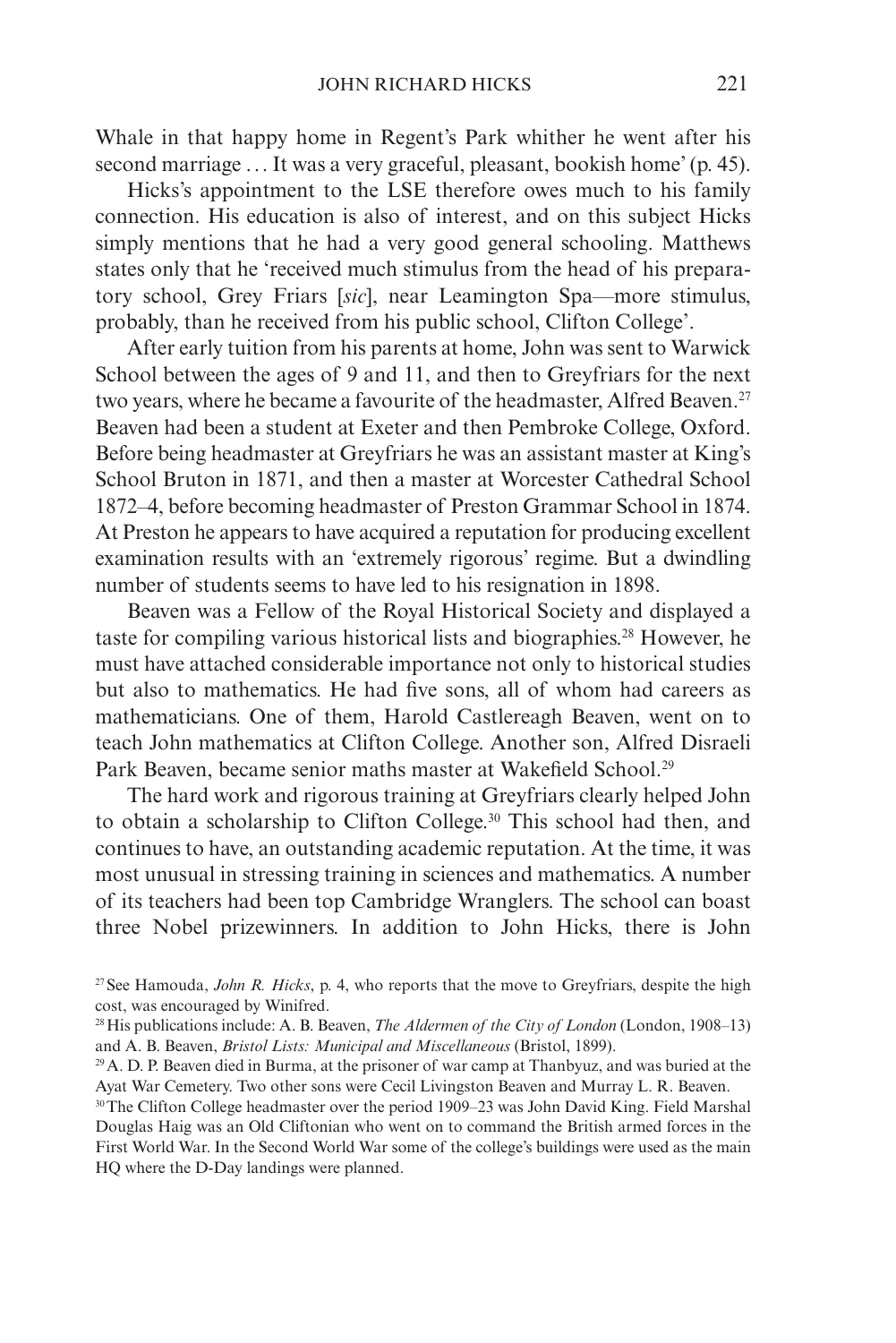Kendrew (chemistry) and Nevill Francis Mott (physics). Mott (1905–96) was obviously a contemporary of Hicks and became Master of Gonville and Caius College (also John's college during his brief time at Cambridge in the late 1930s), before obtaining his Nobel prize in 1977.

Historians of economics will know that Alfred Marshall, also a mathematics Wrangler at Cambridge, taught mathematics at Clifton College for a short time on an informal basis. A mathematics teacher during John Hicks's time at Clifton, William Proctor Milne (1881–1967), went on to a chair of mathematics at Leeds University in 1919. The transition from teaching at Clifton to university professor was indeed not uncommon for that school, but in a wider context it is remarkable. An earlier headmaster during the period 1879 to 1890 was Edward Pears Wilson (1836–1931), who served as President of the UK Mathematics Association in 1921, and wrote a number of introductory mathematics texts.<sup>31</sup>

With such strong coaching in mathematics over the whole of his time at school, John was able to win the Robert Sebag-Montefiore Scholarship to Balliol, which he entered in 1922, to study mathematics. Hamouda reports that John found the maths in his first year in Oxford to be mainly a repetition of material covered at Clifton and, after winning an essay prize for a paper on Shakespeare, was told that he need not continue with mathematics.32 This is despite the fact, as Matthews reports, that he obtained a first in moderations in 1923. Hence, he changed subjects to the recently created degree course in Philosophy, Politics and Economics (PPE). He reported that he 'had interests in literature and in history which I needed to satisfy',33 but he was advised that his mathematics background would be useful for the study of economics and, as economics was an expanding subject, he would have better chances of employment.

32Hamouda, *John R. Hicks*, p. 6.

<sup>&</sup>lt;sup>31</sup> Another teacher was H. S. Hall, who wrote bestselling mathematics texts. Also overlapping with Hicks at Clifton was the famous statistician Frank Yates (1902–94), who worked with R. A. Fisher. Yates won his scholarship in 1916. For further details of the development of science teaching at (among other schools) Clifton College, and attempts to improve science teaching in general, see B. Pippard, 'Schoolmaster-fellows and the campaign for science education', *Notes and Records of the Royal Society*, 56 (2002), 63–81.

<sup>33</sup>See J. R. Hicks, 'Autobiography', in A. Lindbeck (ed.), *Nobel Lectures, Economics 1969–1980* (Singapore, 1992). His change of degree is also discussed in J. R. Hicks, 'The formation of an economist', *Banca Nazionale del Lavoro Quarterly Review* (Sept. 1979). In a later interview he said that 'they told me to change over to [PPE] rather than to history, which I would have preferred, because, they said, my mathematics would be of some use in PPE'; A. Klamer, 'An accountant among economists: conversations with Sir John R. Hicks', *Journal of Economic Perspectives*, 3 (1989), 167–80 at p. 168.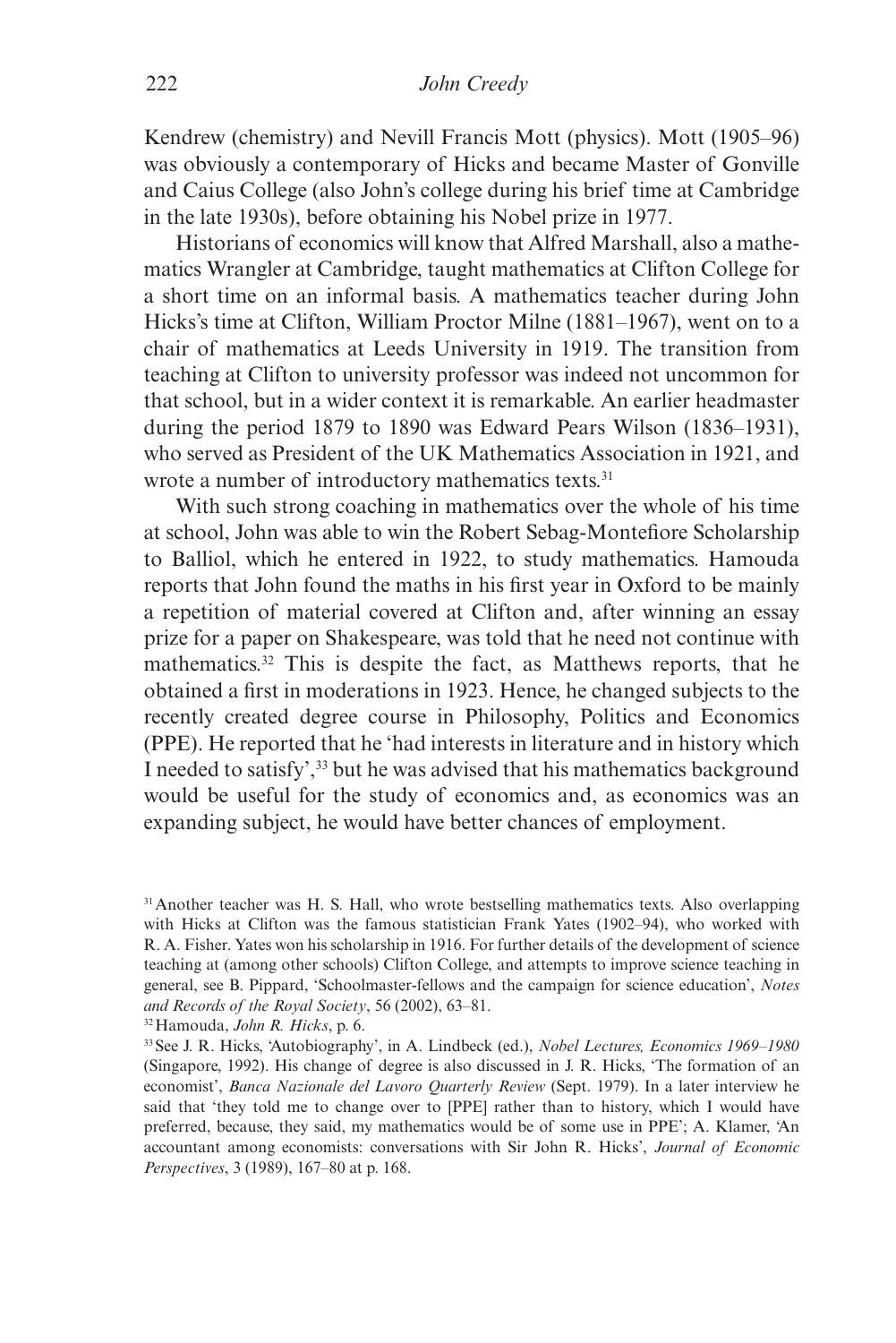This advice contrasts sharply with that given to Henry Phelps Brown, who in the early 1920s won a history scholarship at Wadham College. The economic historian, R. V. Lennard, suggested to Henry that it would be wise to study history rather than PPE because the latter was not well organised.34 Indeed, some idea of the nature of PPE at that time may be obtained from Robbins, who had to teach on the course. Writing in his autobiography, Robbins commented that he thought the conception was good, but 'the realization was truly lamentable. There was virtually no organization, no co-ordination to present a balanced course of teaching ... It was quite possible for the university lecture list to present two or three courses covering the same subject, while other equally important fields remained without any coverage at all.'35 Robbins went on to say that the course was dominated by philosophy and 'amateurishness and superficiality in the other subjects'.<sup>36</sup>

Whatever the causes, John's failure to obtain a first class degree in 1925 was a clear disappointment. Matthews also reports that he unsuccessfully sat a fellowship examination for All Souls. Hicks returned to Oxford to complete a B.Litt. on 'Skill differentials in the building and engineering trades', a topic in labour history.<sup>37</sup> The topic, along with the encouragement to study economics, mentioned above, was suggested by Graham Wallas. It was after this postgraduate year, and several months as a junior reporter on the *Manchester Guardian*, that Hicks applied for a temporary teaching position, as assistant lecturer, to the LSE. It seems likely that he owed this position, which was regularly renewed until he was given a lectureship, to the influence of Graham Wallas.

His research on skill differences involved very little economics, so that his serious education in economics surprisingly did not really begin until he moved to the LSE in 1926.<sup>38</sup> To the modern academic economist, it is

34See D. Worswick, 'Ernest Henry Phelps Brown 1906–1994', *Proceedings of the British Academy*, 90 (1996), 319–44.

35See L. Robbins, *Autobiography of an Economist* (London, 1971), p. 111.

<sup>36</sup>Of the university at that time, Robbins also commented that 'little suspicion of any sort of inadequacy disturbed the serene self-confidence of the dominant majority, although in fact there was much both in organization and intellectual tradition that was open to criticism' (Robbins, *Autobiography*, p. 110).

<sup>37</sup>The B.Litt. is based on a thesis, with no examinations. Hicks was supervised by G. D. H. Cole. Matthews (*Hicks, Sir John Richard*) states that he obtained the B.Litt. in 1927, but Hamouda (*John R. Hicks*, p. 7) writes that it was completed during one academic year 1925–6, for which he had obtained (with the help of A. D. Lindsay, the Master of Balliol) a War Memorial Student scholarship.

38Curiously, Coase, *Essays on Economics and Economists*, p. 210 suggests that Hicks went to the LSE in 1928. In fact he spent the academic year 1928–9 teaching at the University of Witwatersrand,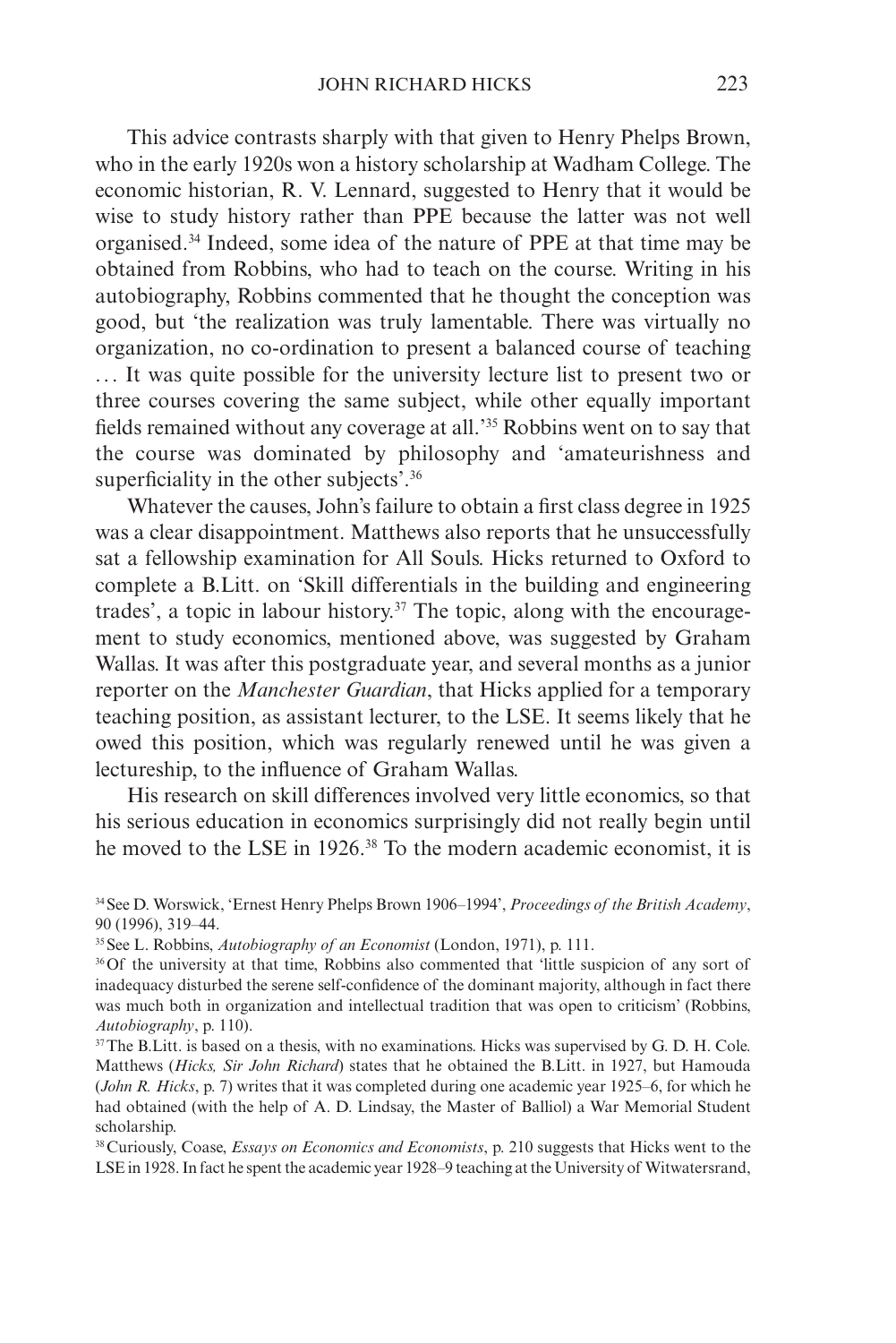startling that anyone would be appointed to a lectureship (though it was initially temporary) with such a thin background in the subject. And it is no wonder that Hicks made a slow start in publishing, after what must have been an intense period of self-education. After publishing two economic history pieces in *Economica* which probably came from his B.Litt. thesis, Hicks published his first economics paper in 1930, on 'Edgeworth, Marshall and the indeterminateness of wages', in the *Economic Journal* (40: 215–31). However, this consists of a summary of the separate contributions, rather than containing new analysis.39

The environment at the LSE during Hicks's time there was, as he often acknowledged, crucial to his development as an economist. He was never again to experience that fertile and lively interaction with stimulating colleagues. A crucial turning point was the advice given by Hugh Dalton (then head of department) who, like Hicks, read Italian, to look at Pareto, whose works Dalton had investigated after his time in an Italian hospital at the end of the First World War.40 Then, after Lionel Robbins's arrival and the consequent appointment of Hayek, the department became a hotbed of debate or, 'a sort of social process which went on among the people who were working there, at that time, under the leadership of Professor Robbins' <sup>41</sup>

The first main contribution with which Hicks made his mark as a theorist was his *Theory of Wages* (London, 1932). This contained his introduction of the important concept of the elasticity of substitution between factors of production which enabled Hicks both to extend and formalise Alfred Marshall's earlier treatment of the derived demand for labour (producing a formula that continues to be quoted in labour economics texts), and to analyse changes in the shares of different factors of production in aggregate income. However, he later came to think badly of this book.

in South Africa. He travelled to South Africa on the same ship as W. H. Hutt (1899–1988) who was taking up a senior lectureship at Cape Town. Hutt had continued to attend LSE lectures while working for the publisher Sir Ernest Benn, after his graduation there in 1924. Herbert Frankel, who was professor of economics at Witwatersrand 1930–46, moved to Nuffield in 1946 and initially stayed in the Hicks's flat in Oxford.

<sup>39</sup>However, the point at issue, the fact that Marshall ruled out income effects when discussing the implications of trading at disequilibrium prices, became important in his later discussion of price determination, and the debate was again discussed in J. R. Hicks, *Value and Capital*: *an Inquiry into some Fundamental Principles of Economic Theory* (Oxford, 1939; 2nd edn. 1946), pp. 127–9.<br><sup>40</sup>Hicks ('The formation of an economist') stated in 1979 that his Italian 'is still, I fear, little more than a reading knowledge'.

<sup>41</sup> (Preface to Hicks, *Value and Capital*). Hicks was proud of being elected FBA in the same year, 1942, as Robbins.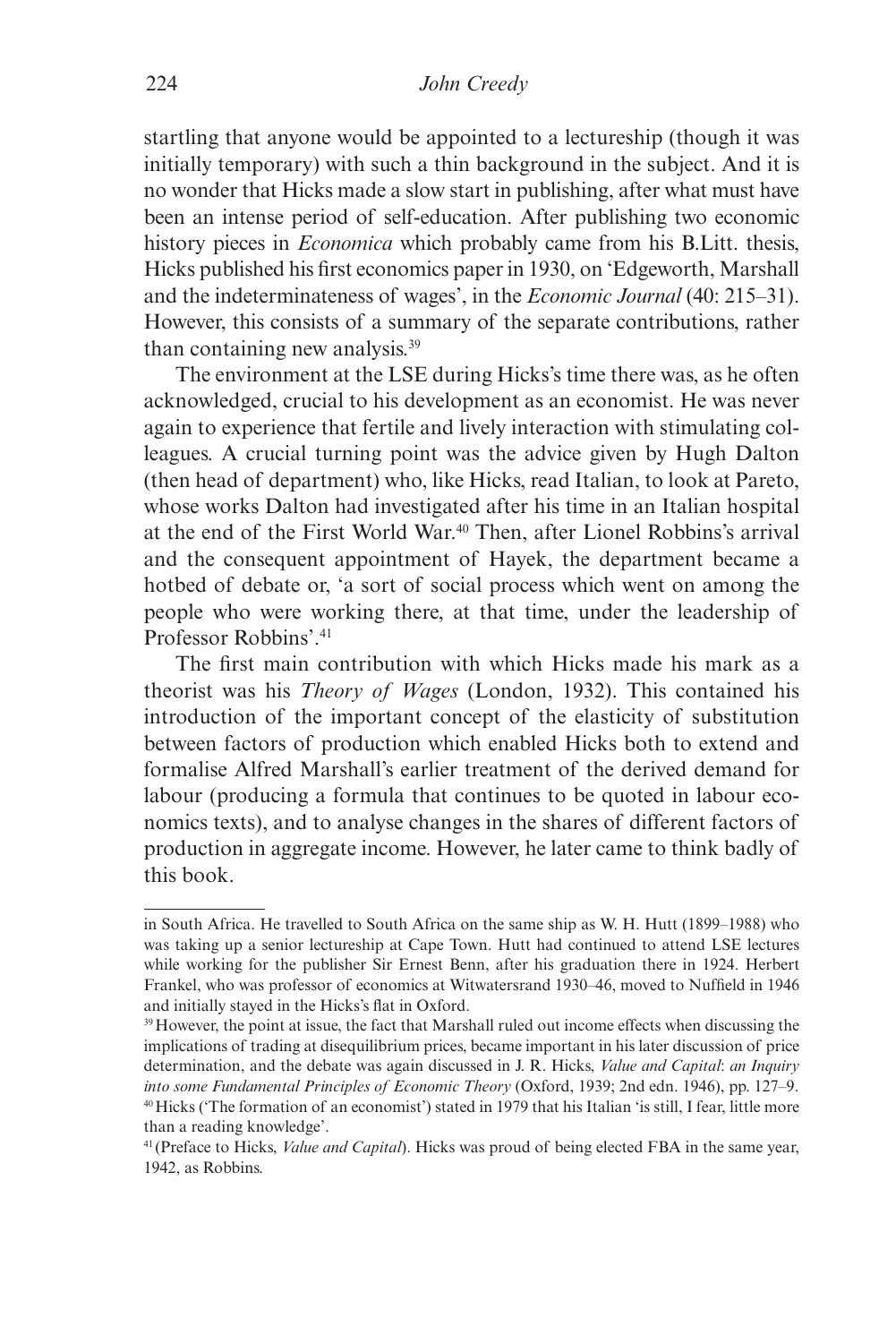The study of Pareto was, however, to have much more far-reaching consequences, leading to the famous work—particularly the jointly authored papers with R. G. D. Allen<sup>42</sup>—on the theory of value.<sup>43</sup> The main influence was Pareto's attempt to avoid a cardinal concept of utility by focusing on indifference curves, in particular their slope, as measured by the marginal rate of substitution (of one good for another, while maintaining indifference between commodity bundles), instead of marginal utility. This work led to explorations of the concepts of complements and substitutes, first discussed by Edgeworth, and (initially in ignorance of the work of Slutsky) the decomposition of the consequences of a price change (for an individual's demand) into income and substitution effects. The aim of eliminating cardinal utility was continued in his later contribution to the measurement of welfare changes (discussed below).<sup>44</sup> The same period, the mid-1930s, also saw surveys of the work of Walras, along with the theory of monopoly, as well as the beginnings of his contributions to the theory of money.

The move to Cambridge in 1935, the year of his marriage to Ursula Webb, marked a substantial change. The sociable atmosphere of the LSE was replaced by one in which 'people are terribly prone to quarrelling with each other. At that time the Cambridge faculty was divided into parties which wouldn't talk to each other. I didn't enjoy that at all.<sup>45</sup> Working much more in isolation than before, the major product was the consolidation of his earlier work into his most famous book, *Value and Capital: an Inquiry into Some Fundamental Principles of Economic Theory*, published in 1939 (Oxford: 2nd edn. 1946)*.* 46

There is no doubt that, of all his books, *Value and Capital* has had the greatest influence and longevity. It was cited in his award of the Nobel

<sup>45</sup> In Klamer, 'An accountant among economists', p. 170.

46Hicks was not aware of the impact of this book in the US until after Second World War, when he was able to travel and met Samuelson and others. It seems that his fame in Japan arose from the fact that the Japanese confiscated a shipment of *Value and Capital* in Singapore (see Klamer, 'An accountant among economists', p. 174 n. 9).

<sup>42</sup> J. R. Hicks and R. G. D. Allen, 'A reconsideration of the theory of value, part 1', *Economica*, 1 (1934), 52–76 and 'A reconsideration of the theory of value, part 2', *Economica*, 1 (1934), 196–219.

<sup>43</sup>Curiously, Hicks mentions in *Value and Capital* (1946, p. 5) that 'my work on this subject began with the endeavour to supply a needed theoretical foundation for statistical demand studies'. Yet his only reference to the important book on *Family Expenditure: a Study of its Variation* by R. G. D. Allen and A. L. Bowley (London, 1935) is to their discussion of inferior goods.

<sup>44</sup>His attempt to eliminate value judgements from the criterion for evaluating a change, encapsulated in the Hicks–Kaldor compensation test, and involving potential Pareto improvements, proved to be less successful.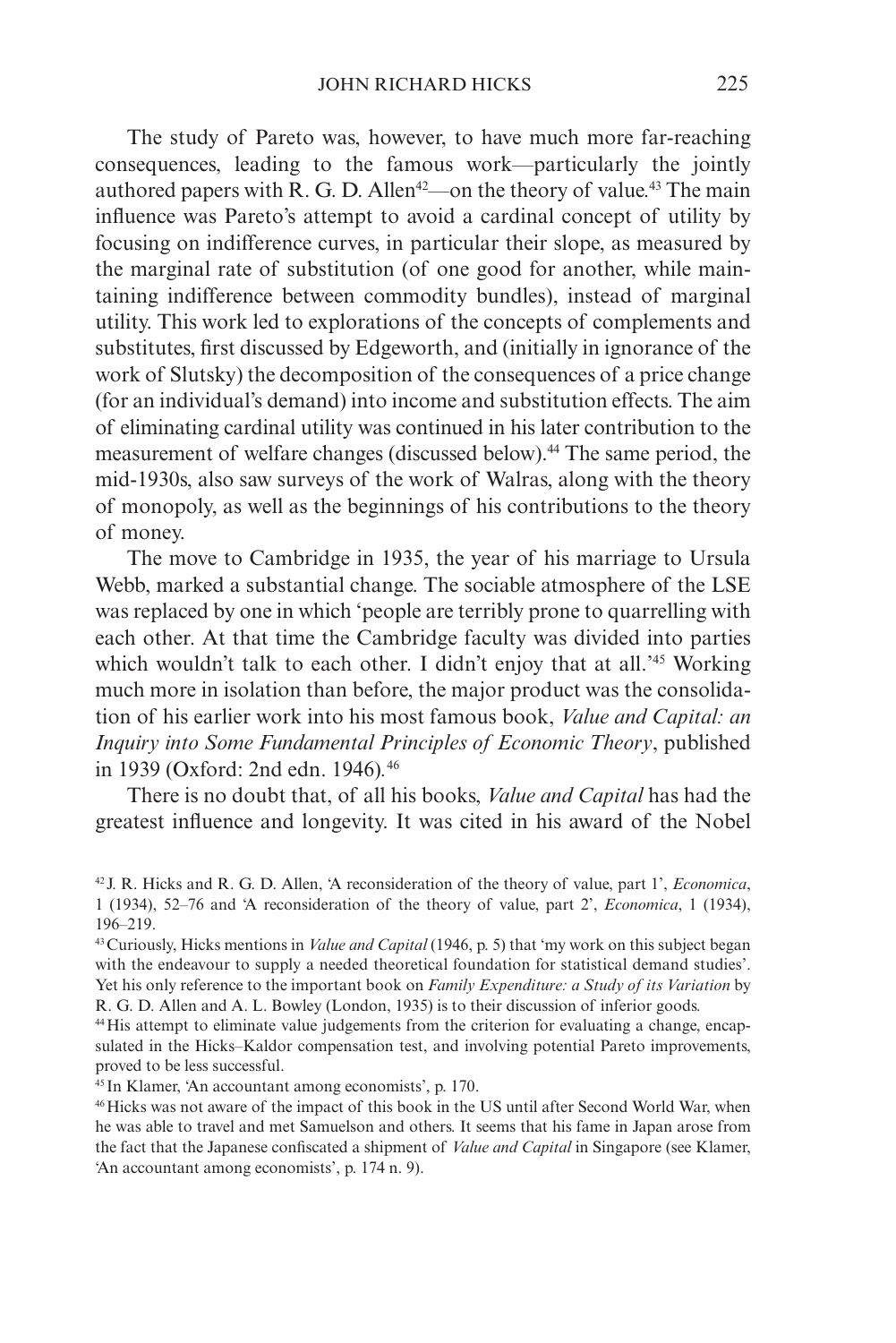Prize in economics. The earlier chapters on the theory of value continue to provide the models for textbook expositions. These chapters provide, in characteristic style, the essence of his work with R. G. D. Allen.<sup>47</sup> The exposition owed more to Marshall than modern works, in that the technical material was all moved into appendices and the text communicated the results in a much more accessible form. Furthermore, the book shares with Marshall the property of conveying considerably more to those who are already familiar with the broad literature on which it draws, while being sufficiently clear to the newcomer. It is thus the kind of book that repays rereading.

The later sections of the book stem from his work on Walrasian general-equilibrium modelling, in particular the attempt to introduce dynamics into the model. This involves concepts such as the elasticity of expectations, the temporary equilibrium, and the Hicksian concept of income (equivalent to the 'permanent income' concept later used by Friedman). Considerable attention was given by Hicks to examining the stability properties of the model and here the important distinction between *ex ante* and *ex post* concepts, influenced by Wicksell, played a significant part.

There is, however, a curious feature of this book in that, despite Hicks's wide reading and his sincere attachment to the history of the subject, he does not display the historian's respect for sources (a point to which allusion was made above in the quotation from Coase). The reader will search in vain for any reference to Irving Fisher, W. E. Johnson, W. Launhardt, Henry Moore, Henry Schultz, or A. L. Bowley (particularly his *The Mathematical Groundwork of Economics*: Oxford, 1924), or the early work of Hotelling. Wicksteed is briefly mentioned in discussing excess demand curves, but no reference is given, and even Edgeworth is mentioned only in passing three times. In discussing general equilibrium modelling, the failure to refer to writers such as Wold, or even Cassell, was particularly annoying to Oscar Morgenstern when reviewing the book.<sup>48</sup> Yet appropriate references to these influential writers would not have reduced the reception or long-term admiration for this book in any way.

<sup>47</sup>Shortly after moving to Cambridge, John wrote to Ursula that he had 'been feeling that I might feel horribly lost at times without Douglas Allen'; see Marcuzzo *et al.*, 'The letters between John Hicks and Ursula Webb', p. 18. Hicks was unusual in writing Douglas rather than Roy Allen.

<sup>48</sup>O. Morgenstern, 'Professor Hicks on value and capital', *Journal of Political Economy*, 49 (1941), 368–77. The full-length treatment of general equilibrium by Henry Phelps Brown (*The Framework of the Pricing System*, London, 1936) was also ignored.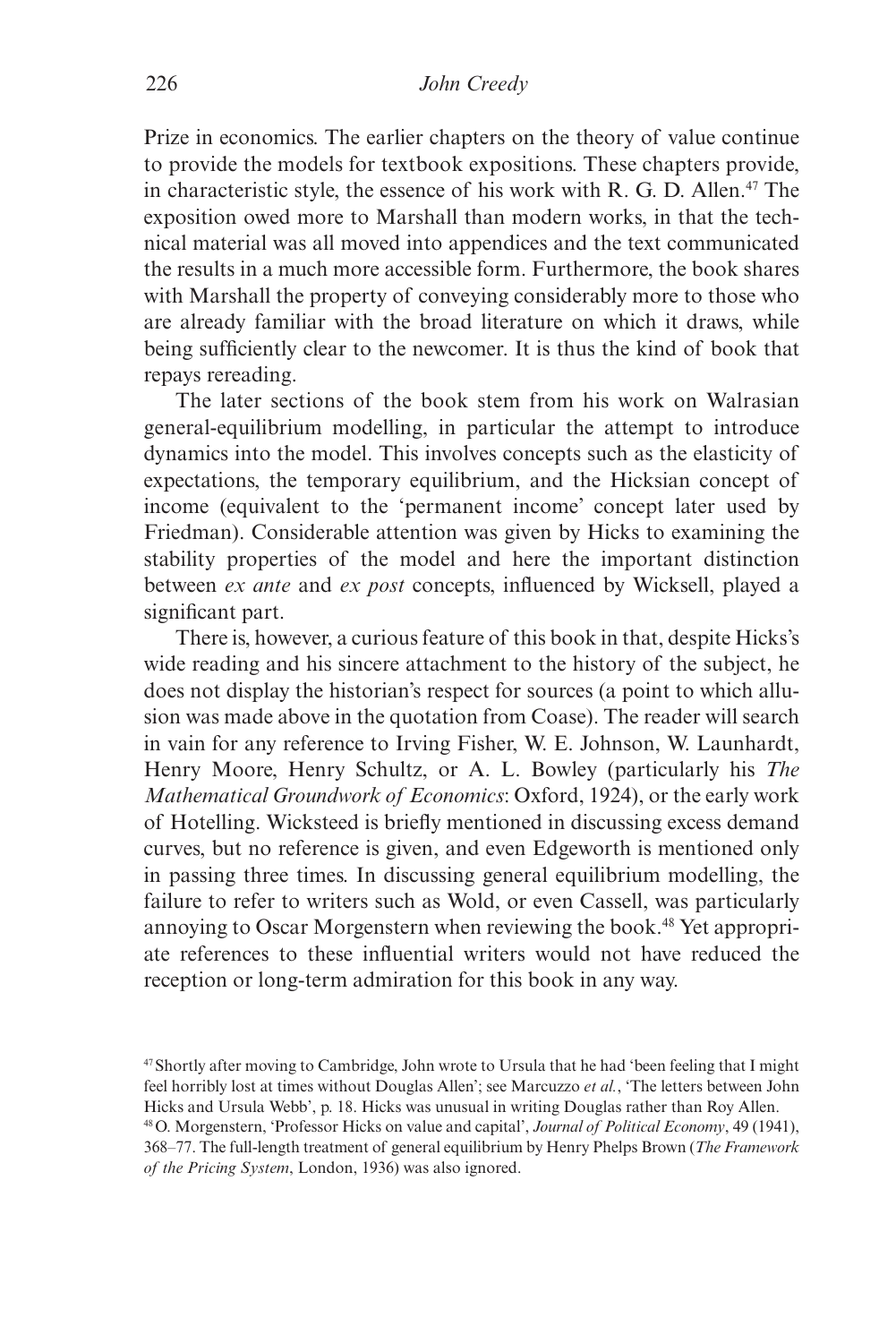The move to Cambridge also led to his being chosen, as an 'outsider', to review Keynes's *General Theory*, something he long regarded as a great honour.49 Following his review, Hicks produced, in his 1937 article on 'Mr Keynes and the "classics"' (*Econometrica*, 5, 147–59), his famous translation of Keynes's analysis into a convenient model and diagram.<sup>50</sup> This diagram, with the rate of interest and aggregate income on vertical and horizontal axes respectively, contains two curves. The first downwardsloping curve (labelled IS) shows combinations for which investment and savings are equalised: there is equilibrium in the goods market. The second upward-sloping curve (which Hicks labelled LL, but this soon became LM) shows combinations giving equilibrium in money markets. The intersection of these curves gives simultaneous equilibrium in both markets, and an interesting variety of comparative-static results arise from shifts in these curves, depending on their shape (particularly over different ranges of the LM curve). Hicks was modest about his contribution, stating that 'even if it may claim to be a slight extension of Mr. Keynes' [*sic*] similar skeleton, it remains a terribly rough and ready sort of affair' (p. 158). He was subsequently highly critical, arguing for example that the two curves cannot be moved independently because of the role of expectations. Yet this 'IS-LM' apparatus rapidly became a central focus of Keynesian analyses, a starting point for various extensions, and it continues to be a valuable pedagogic device.

After his move to Manchester, Hicks produced his highly influential work on individual welfare changes, as an extension of the earlier work on consumer demand (using only an ordinal concept of utility) and the distinction between income and substitution effects of price changes.<sup>51</sup> Hicks produced welfare changes, measured in money terms by the changes in total expenditure (or 'income') needed to remain on specified indifference curves as prices change. The money measures obtained along pre- and post-change indifference curves are referred to respectively as

<sup>49</sup> J. R. Hicks, 'Keynes' theory of employment', *Economic Journal*, 46 (1936), 238–53.

<sup>50</sup>This followed his first presentation of the ideas, stimulated by a paper by Harrod, at an Econometric Society conference in Oxford in 1936. Hicks's last sentence of his paper reads, 'The *General Theory* ... is a useful book; but it is neither the beginning nor the end of dynamic economics.'

<sup>51</sup>Of particular importance is his article on 'The four consumer's surpluses', *Review of Economic Studies*, 11 (1943), 31–40. The work was consolidated and extended in his later book, *A Revision of Demand Theory* (Oxford, 1956). During the Manchester period, Hicks also wrote his famous text book, *The Social Framework: an Introduction to Economics* (Oxford, 1942), which takes a national income accounting perspective as the starting point. This successful text has gone through numerous editions.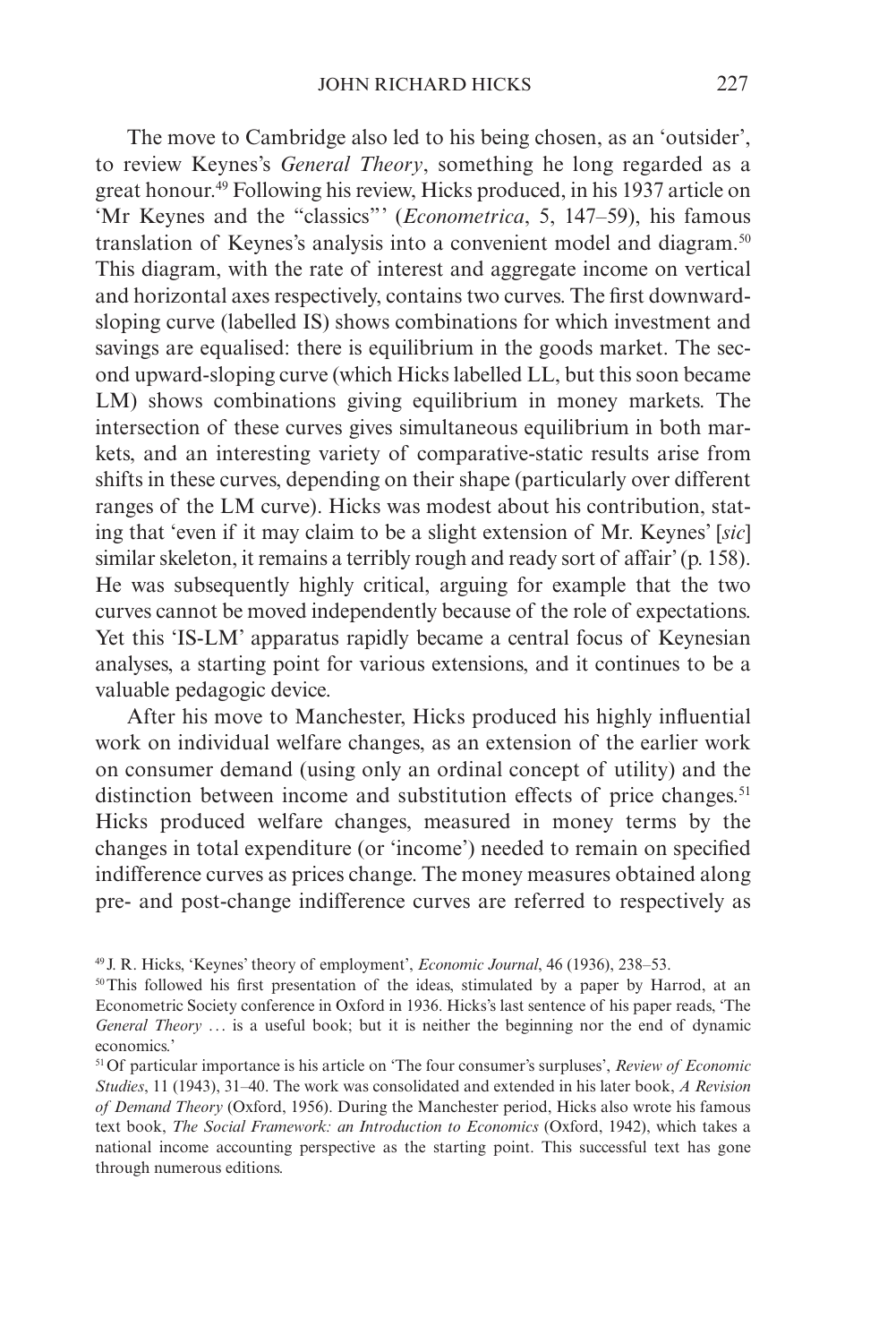'compensating' and 'equivalent' variations. These reduce to changes in the Marshallian 'consumer's surplus' measures only when income effects are absent. Hicks showed that the welfare changes can in fact be expressed in similar terms to Marshall's, but using Hicksian or 'compensated' demand curves (obtained by moving along a specified indifference curve) rather than the conventional or Marshallian demand curves, along which money income is held constant.

This analysis provided the starting point of a huge and continuing literature on the measurement of welfare changes. It received a further stimulus with the introduction in the 1970s of duality theory into economics, enabling the welfare changes to be expressed in terms of 'expenditure functions', the growing number of empirical applications made possible by access to large individual datasets, and numerical integration methods which allow the Hicksian measures to be obtained given only empirical estimates of Marshallian demand curves.

It may be said that following this period of intense work on basic theoretical issues Hicks moved, with some exceptions, largely towards policy and applied work on public finance and development economics. Much of this was in partnership with Ursula, and involved much overseas travel. Indeed, Hicks's contacts with other economists for many years seem largely to have been through overseas travel and correspondence. He never again experienced the friendly and yet critical atmosphere provided by his brilliant colleagues at the London School of Economics.

One exception to his applied work that warrants mention is his book *A Contribution to the Theory of the Trade Cycle* (Oxford, 1950), in which the distinction between fixed- and flexible-price markets played a role (as in some of his later work). This book seems to have made relatively little impact, perhaps partly as a result of its timing. Macroeconomists began shortly afterwards to devote much more attention either to formal growth models or to the econometric examination of the various components of Keynesian models, such as consumption, investment and money demand functions.

Following his retirement from the Drummond Chair in the mid-1960s, he returned to concentration on 'fundamentals'. This third period saw a large output, including two substantial books on capital theory, and a book on causality in economics. His books also included *A Theory of Economic History* (Oxford, 1969) which, despite its generally negative reception, he continued to regard as 'one of my better books'.52 While this

<sup>52</sup>Klamer, 'An accountant among economists', p. 175.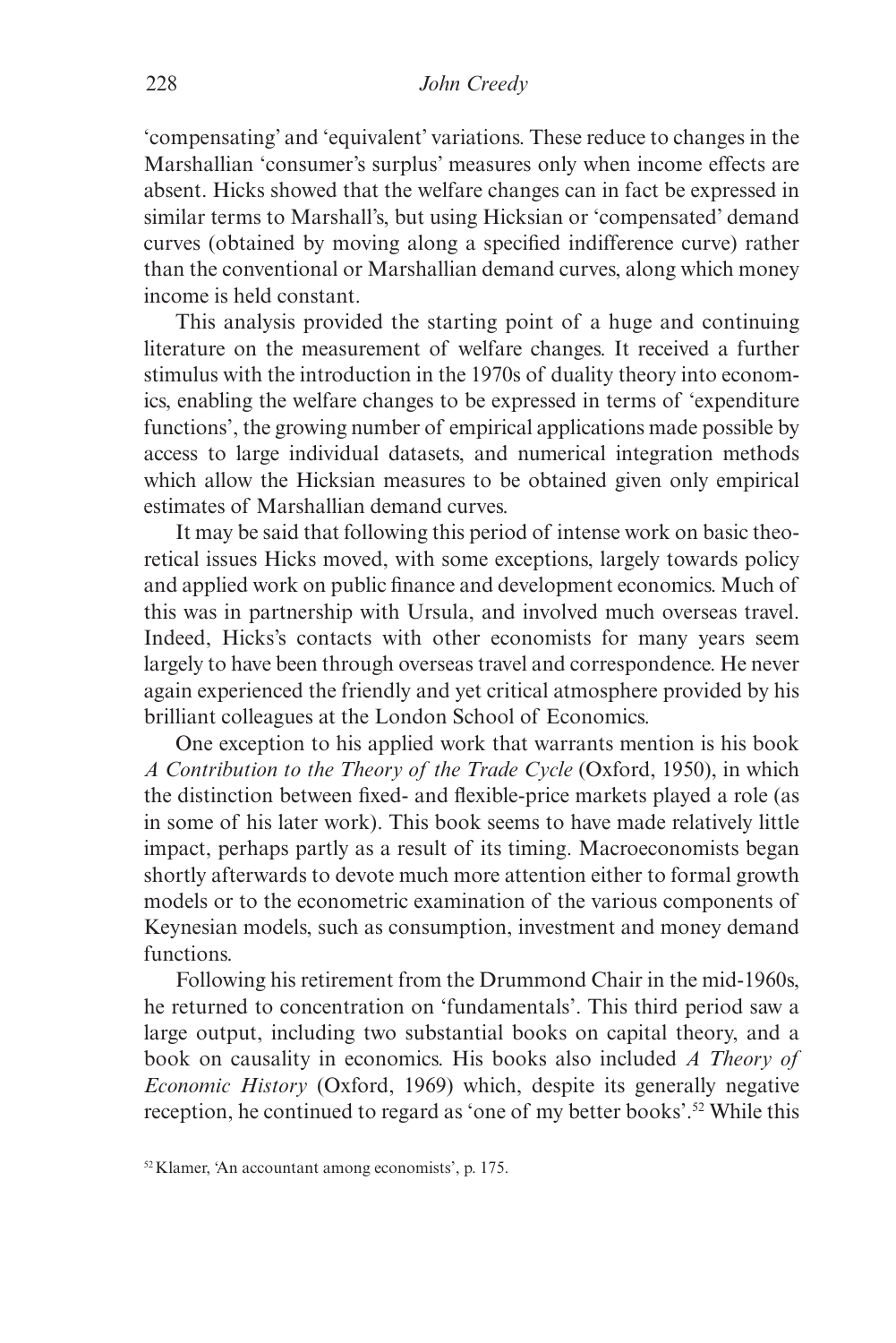later body of work cannot fail to interest the serious reader, there is no doubt that it has not had the same impact as his earlier contributions. Of course, by that age—and Hicks continued writing into his eighties the vast majority of economists have long seen their best work behind them and have ceased to produce any original work. It may even be said that Hicks was moving in a different direction from the mainstream, particularly as reflected in the work by US economists.

Over this period he also arranged many of his papers into books of collected works, with extensive commentaries on their genesis and subsequent developments. Here reference may be made to Hicks's contacts with his publisher, Oxford University Press, which extended over fifty years. For twenty of those, until 1971 when new rules limited terms of office, he was a Delegate and member of the Finance Committee (a subcommittee of Delegates). Six of his books were published during his period as a Delegate. His former student, G. B. Richardson, replaced John as a Delegate, and became Secretary, that is chief executive, in 1974.53

After John and Ursula moved to Oxford in 1946, and John took up the Nuffield College fellowship, their main residence was Porch House in the Cotswold village of Blockley, although they also maintained a flat in Oxford. The house was previously owned by George and Winifred Whale, and was left to John by Winifred.<sup>54</sup> Porch House was subsequently bought by Ursula, who bequeathed it to Linacre College, where Ursula was a Foundation Fellow, 'after John's life tenancy expired'.<sup>55</sup> Her hope was that the house would be used as a quiet environment for students to work in the country. But Linacre subsequently sold Porch House and named one of their buildings, 105 Banbury Road, after Lady Ursula Hicks.<sup>56</sup>

<sup>53</sup>See A. L. Schuller, 'Hicks and his publishers', in Scazzieri, Sen and Zamagni, *Markets, Money and Capital*, pp. 92–108. Schuller comments that 'Hicks's relations with his main publisher were considerably closer and more complex than normal'. However, some of his later books were published by Blackwells who were, under the influence of René Olivieri, more dynamic and aggressive at that time.

<sup>54</sup>See Marcuzzo *et al*., 'The letters between John Hicks and Ursula Webb', who suggest that the house, along with a magnificent library, was left to John by Winifred. Colin Simkin writes incorrectly that it was left to John's sister, from whom Ursula bought it; see C. Simkin, 'John and Ursula Hicks—a personal recollection', in K. Puttaswamaiah, *John Hicks: His Contributions to Economic Theory and Application* (London, 2001), pp. 5–14.

<sup>&</sup>lt;sup>55</sup> Simkin repeats the suggestion, which appears in various sources, that Porch House was initially a Bishop's residence, but this suggestion is now discounted.

<sup>&</sup>lt;sup>56</sup>There is some uncertainty about the fate of Hicks's library. For discussion of his papers, see Marcuzzo *et al*., 'The letters between John Hicks and Ursula Webb', pp. 120–9. They mention that the University of Hyogo holds something like 1,200 books, but this can only be a fraction of the total number. Part of the library was left by John to All Souls College, while other books,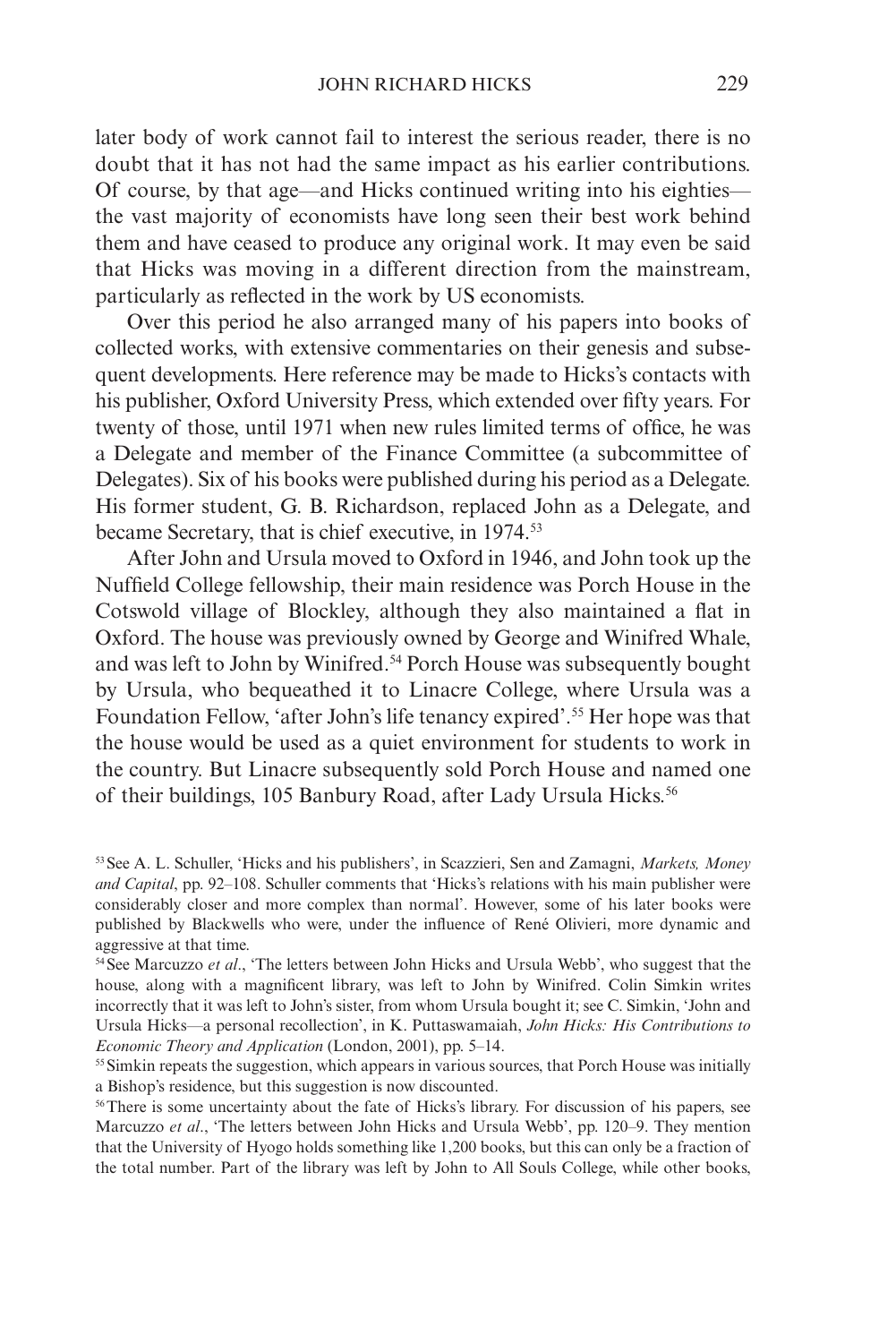Except for their many overseas trips, Porch House provided their main home for forty years. It clearly provided a quiet haven for John and Ursula's close partnership, and a perfect environment for an undisturbed working regime.57 John also encouraged the economic historian T. S. Ashton (1889–1968) to move to Blockley in retirement, where he lived in 'Tredwells'. Similarly, he persuaded G. B. Richardson to return to Oxford and buy a house in Blockley. Klamer mentions that when he went to interview John in 1988 in Porch House, he approached the local shopkeeper for directions and reports that, 'when he finally realized whom I was looking for, he exclaimed, "Oh, he is quite a recluse, you know. He got a Nobel Prize, eh? Isn't that interesting!"' 58 However, even after Ursula died in 1985, John travelled, with assistance, to overseas conferences. He was rather frail and had for some time been unsteady on his feet, commenting to Samuelson that 'fortunately I am dying from my feet up rather than from my brain down'.59

The house is a large Grade II listed property with a large garden, in which both John and Ursula took much interest.<sup>60</sup> Wolfe reports that John was at one time responsible for laying out parts of Nuffield College gardens and 'on one occasion he went directly from an important meeting to the gardens to supervise the planting of some new rose bushes. An eminent international trade theorist who happened to be present and who witnessed this operation earned the ire of Ursula Hicks by commenting upon the difficulty of reconciling this activity with the theory of comparative advantage.'61

This memoir is somewhat unusual in that the author was not asked to write it until twenty-three years after the death of its subject. While this necessarily has some disadvantages, it does allow for a longer view to be

along with his papers, were bequeathed to his former secretary, Patricia Utechin (1928–2008) who had also worked for Max Beloff and Isaiah Berlin. These were quickly sold. Access to material held by the John Hicks Foundation appears to be extremely difficult.

<sup>57</sup>The daily routine in Porch House is described on p. 319 of A. Lejonhufvud, 'In memoriam: John Hicks', in Puttaswamaiah, *John Hicks*: *His Contributions to Economic Theory and Application*, pp. 317–21.

<sup>58</sup>See p. 176 in Klamer, 'An accountant among economists'.

<sup>59</sup>See p. 4 of P. A. Samuelson, 'My John Hicks', in Puttaswamaiah, *John Hicks*: *His Contributions to Economic Theory and Application*, pp. 1–4.

<sup>60</sup>For details of the history of Porch House, see Creedy 'John and Ursula Hicks'. John and Ursula also owned the house next door to Porch House, which they called 'Puffers'. It was once The Railway Inn, which was built in 1850 to accommodate the needs of 'navvies' working on the new railway line (the Oxford, Worcester and Wolverhampton Railway—popularly referred to as 'Old Worse & Worse'). The navvies were not welcome in the other village inns.

<sup>61</sup>Wolfe, *Value, Capital, and Growth*, p. x.